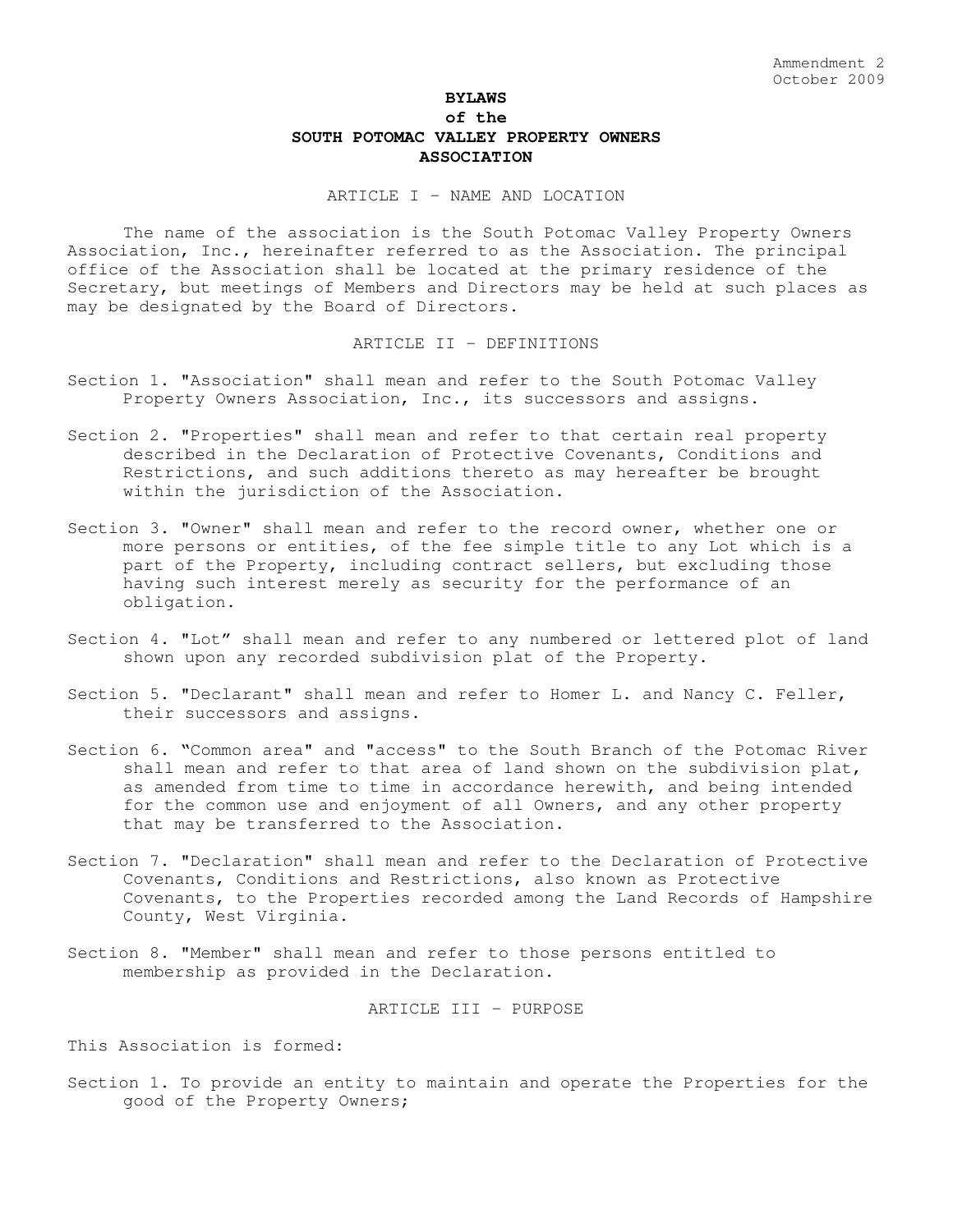- Section 2. To collect road maintenance fees and other annual or special fees and assessments from the Members, and maintain accurate records of all expenditures in accordance with generally accepted accounting principles.
- Section 3. To promote civic and social improvements within the Properties and the community therein;
- Section 4. To preserve and protect the property values of the community;
- Section 5. To promote the peace, health, safety, comfort, and welfare of the owners and inhabitants of the Properties and the community therein;
- Section 6. To do any and all lawful acts which it determines are necessary, suitable and proper to effect the foregoing purposes, subject to the restrictions contained in the Protective Covenants and any amendments thereto.
- Section 7. To effect the foregoing purposes, the Association shall be entitled to the following:
	- Subsection 1. To the extent permitted by law, to do anything that in the opinion of the Association will promote the common benefit and enjoyment of the Owners of the Lots within the Properties;
	- Subsection 2. To fix, levy, collect and enforce payment by any lawful means against the Lot Owners charges and assessments made by the Association on account of the Properties and the Association;
	- Subsection 3. To enforce any and all covenants running with the land and restrictions applicable to the Properties;
	- Subsection 4. To perform all duties and obligations of the Association set forth in the Protective Covenants, and any amendments thereto.

ARTICLE IV - MEETING OF MEMBERS

- Section 1. Annual Meeting. A membership meeting of the members shall be held annually. The date shall be set by the Board of Directors.
- Section 2. Special Meeting. Special meetings of the Members may be called at any time by the Chairman of the Board or by the Board of Directors, or upon written request of one-fourth (1/4) of the Members who are entitled to vote. A special meeting may constitute and be considered an annual meeting if so determined by a majority of the Board of Directors.
- Section 3. Notice of Meeting. Written notice of each meeting of the Members shall be given by, or at the direction of, the Secretary or person authorized to call the meeting, by mailing a copy of such notice, postage prepaid, at least 15 days before such meeting to each Member entitled to vote thereat, addressed to the Member's address last appearing on the books of the Association, or supplied by such Member to the Association for the purpose of notice. Such notice shall specify the place, day and hour of the meeting, and, in the case of a special meeting, the purpose of the meeting.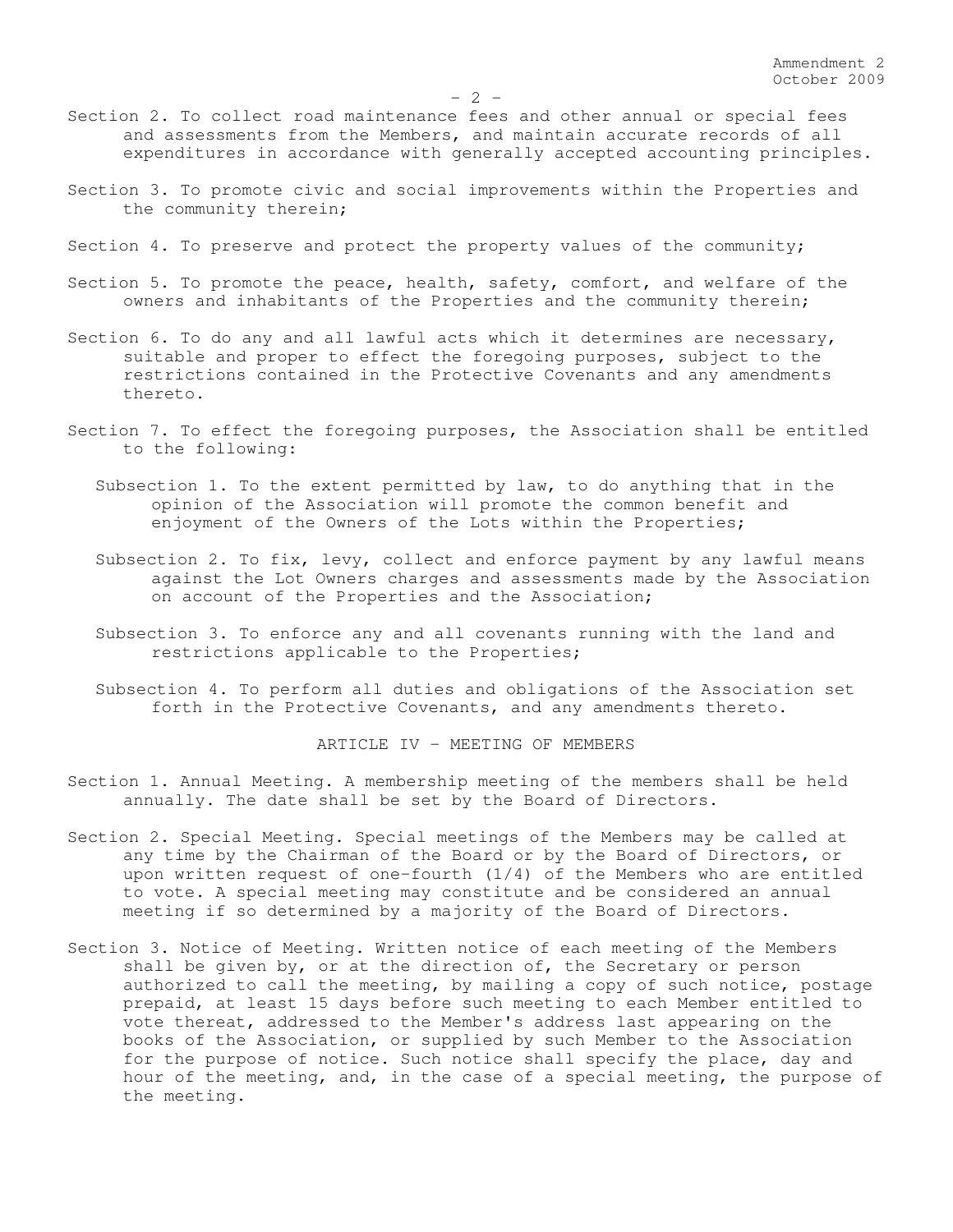- Section 4. Quorum. Thirty-four lots must be represented to be a quorum. Three of five board members must be present to conduct business at a board meeting. *(AMENDED 2009)*
- Section 5. Voting by Mail. The Board of Directors may call for a ballot by mail. Upon direction from the Board, the Secretary shall issue a ballot by mail to each Member of record. Members must return the ballot by mail within 15 days from the date the ballot was postmarked. Decisions by mail ballot shall be based on the majority vote of those Members returning valid ballots.
- Section 6. Ratio of Votes to Lots. In any matter brought to a vote, either in a meeting or by mail, any Member owning one Lot within the Properties shall be entitled to cast one vote, any Member owning two lots shall be entitled to cast two votes, and so forth.

ARTICLE V - BOARD OF DIRECTORS

- Section 1. Number and Officers. The affairs of this Association shall be managed by a Board of Directors, all of whom shall be Members of the Association. The Board of Directors shall be composed of the elected four officers, who are Chairman, Vice Chairman, Secretary, Treasurer and one other member. *(AMENDED 2009)*
- Section 2. Term of Office. Members of the Board shall be elected for terms of three (3) years. Two Directors shall be elected in 1985, two in 1986, one in 1987, two in 1988, and so on, repetitively, at the annual meeting of the Association. Directors, including Officers, may be reelected to successive terms without limit. *(AMENDED 2009)*
- Section 3. Removal. Any Director may be removed from the Board, with sufficient cause, by a majority vote of the Members of the Association. In the event of the death, resignation or removal of a Director, his successor shall be selected by the remaining members of the Board and shall serve for the unexpired term of his predecessor. The office of a member of the Board of Directors shall be considered vacant in the event such member shall be absent from three (3) consecutive meetings of the Board.
- Section 4. Compensation. No Director shall receive compensation for any service he may render to the Association. However, any Director may be reimbursed for his actual expenses incurred in the performance of his duties.
- Section 5. Meetings. Meetings of the Board of Directors shall be held at a time and place agreeable to a majority of the board members.
- Section 6. Action Taken Without a Meeting. The directors shall have the right to take any action in the absence of a meeting that they could take at a meeting by obtaining written approval from a majority of the Directors. Any action so approved shall have the same effect as though taken at a meeting of the Directors. Reasonable attempt shall be made to contact all Board Members.

ARTICLE VI - NOMINATION AND ELECTION OF DIRECTORS

Section 1. Nomination. Nomination for election to the Board of Directors shall be made by any Member from the floor at any annual or special meeting of the Association.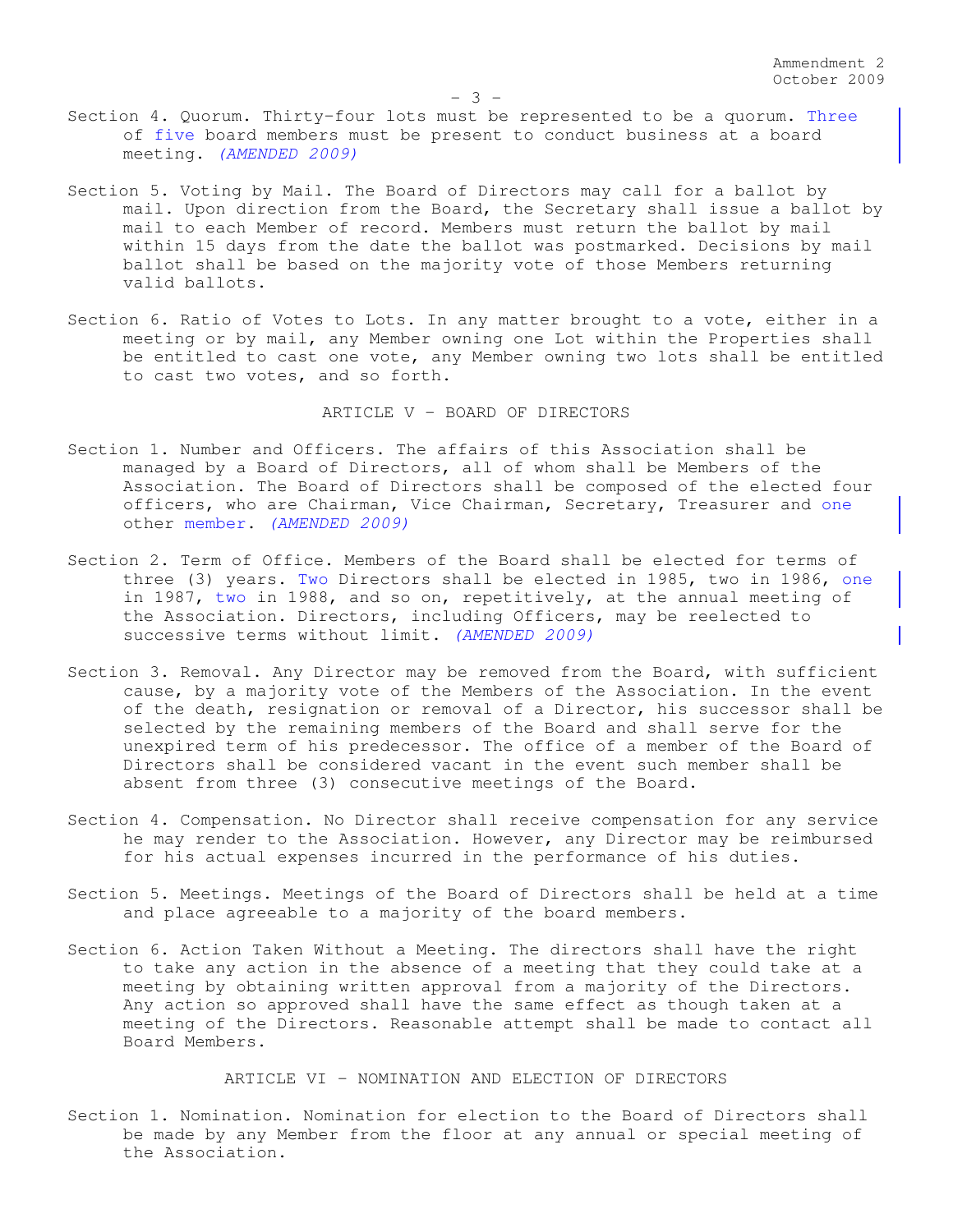Section 2. Election. Election to the Board of Directors shall be by majority vote of Members at any annual or special meeting of the association.

ARTICLE VII-POWERS AND DUTIES OF THE BOARD OF DIRECTORS

Section 1. Powers. The Board of Directors shall have power:

- Subsection 1. To adopt and publish rules and regulations governing the use of the Common Areas and facilities, and the personal conduct of the Members and their guests thereon, and to establish penalties for infraction thereof;
- Subsection 2. To suspend the voting rights and the right to use of the Common Areas and recreational facilities of a Member during any period in which such Member shall be in default in the payment of any assessment levied by the Association. Such rights may also be suspended after notice and hearing for period not to exceed 60 days, for infraction of published rules and regulations;
- Subsection 3. To exercise for the Association all powers, duties and authority vested in or delegated to this Association and not reserved to the membership by other provisions of these bylaws, the Articles of Incorporation, or the Declaration;
- Subsection 4. To employ an independent contractor, or such other employees as they deem necessary, and to prescribe their duties.
- Section 2. Duties. It shall be the duty of the Board of Directors:
	- Subsection 1. To cause to be kept a complete record of all its acts and corporate affairs and to present a statement thereof to Members at the annual meeting of the Members, or to be mailed to the Members, or to be presented to the Members at any special meeting when such a statement is requested in writing by one-fourth (1/4) of the Members entitled to vote;
	- Subsection 2. Supervise all officers, agents and employees of this Association, and to see that their duties are properly performed;
	- Subsection 3. And, as more fully provided in the Declaration:
		- Paragraph 1. To fix the amount of the annual assessment against each Lot as defined in the Covenants, Article III, Covenant for Maintenance Assessment; and *(AMENDED 2009)*
		- Paragraph 2. To send written notice of each assessment to every Owner subject thereto at least thirty (30) days in advance of each annual assessment period; and
		- Paragraph 3. To pursue all remedies available at law against any property and lot owner for assessments which are not paid within 30 days after the due date of the annual assessment.
	- Subsection 4. To issue, or to cause an appropriate officer to issue, upon demand by any person, a certificate setting forth whether or not any assessment has been paid. A reasonable charge may be made by the Board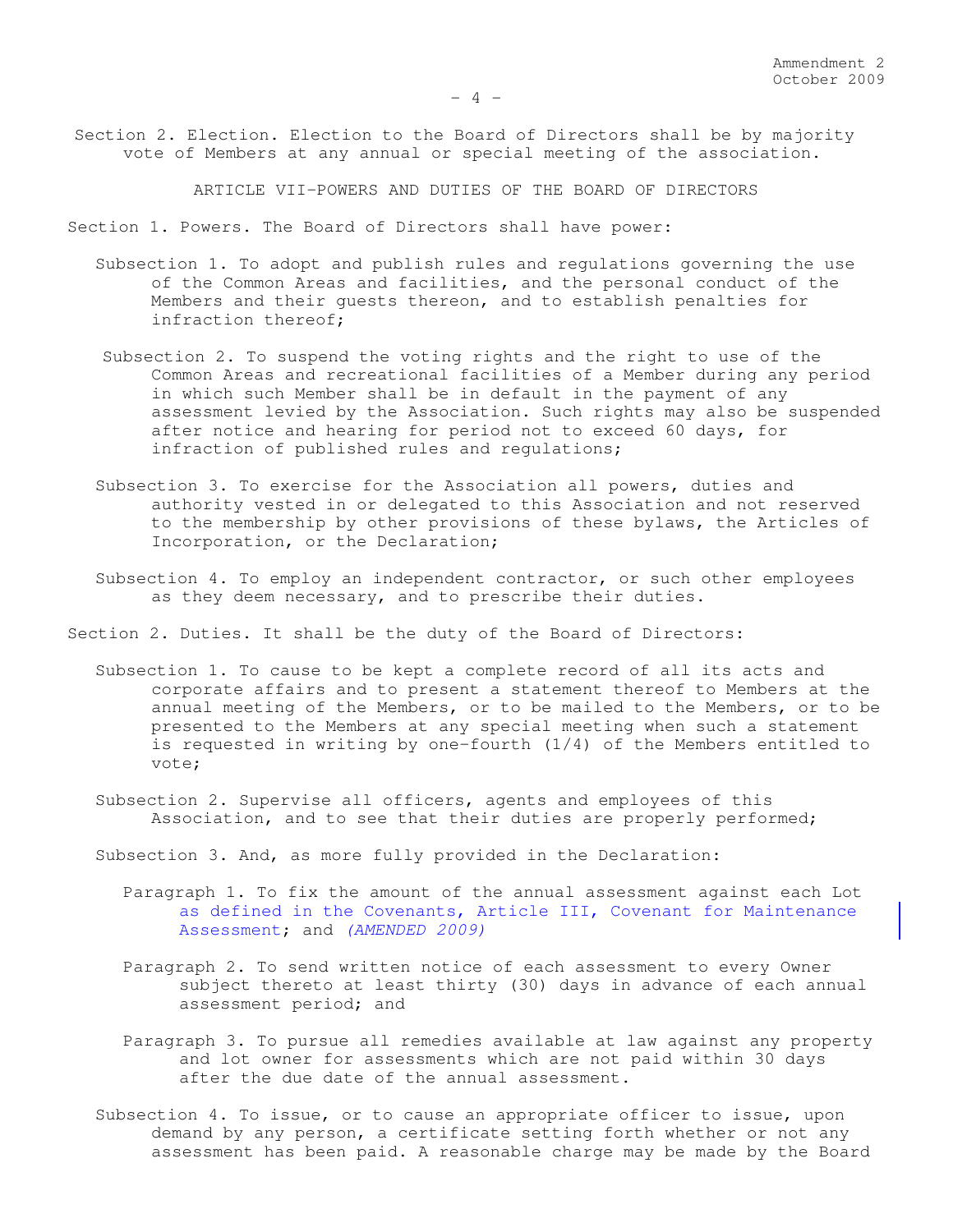for the issuance of these certificates. If a certificate states an assessment has been paid, such certificate shall be conclusive evidence of such payment;

- Subsection 5. To procure and maintain adequate liability and hazard insurance on property owned by the Association;
- Subsection 6. To cause all officers or employees having fiscal responsibilities to be bonded, as it may deem appropriate; and
- Subsection 7. To cause the Common Areas, roads, and river access to be maintained.

ARTICLE VII - DUTIES OF OFFICERS

The duties of the officers are as follows:

- Section 1. Chairman. The chairman shall preside at all meetings of the Board of Directors and of the Association; shall see that orders and resolutions of the board are carried out; shall appoint all committee chairs and all special committees; shall sign all leases, mortgages, deeds and other written instruments, and, if required by resolution of the Board, shall cosign all checks and promissory notes.
- Section 2. Vice Chairman. The vice chairman shall act in the place and stead of the chairman in the event of his absence, inability or refusal to act, and shall exercise and discharge such other duties as may be required of him by the Board.
- Section 3. Secretary. The secretary shall record the votes and keep the minutes of all meetings and proceedings of the Board and of the Members, keep the corporate seal of the Association and affix it on all papers requiring said seal; serve notice of meetings of the Board and of the Members; keep appropriate current records showing the Members of the Association together with their addresses and telephone numbers; shall prepare and issue in a timely manner the Association newsletter; and shall perform such other duties as required by the Board.

Section 4. Treasurer. The treasurer shall receive and deposit in appropriate bank accounts all monies of the Association and shall disburse such funds as directed by resolution of the Board of Directors; shall sign all checks and promissory notes of the Association; shall keep proper books of account; shall cause an annual audit of the Association books to be made at the completion of each fiscal year; and shall prepare an annual budget and a statement of income and expenditures, on a cash basis, to be presented to the membership at its annual meeting, or any other meeting so indicated by the Board, and deliver a copy of each to the Members.

## ARTICLE IX - COMMITTEES

The Board of Directors shall establish the purpose of all committees. All committee members shall be Members of the Association.

Section 1. Committees shall be standing or special.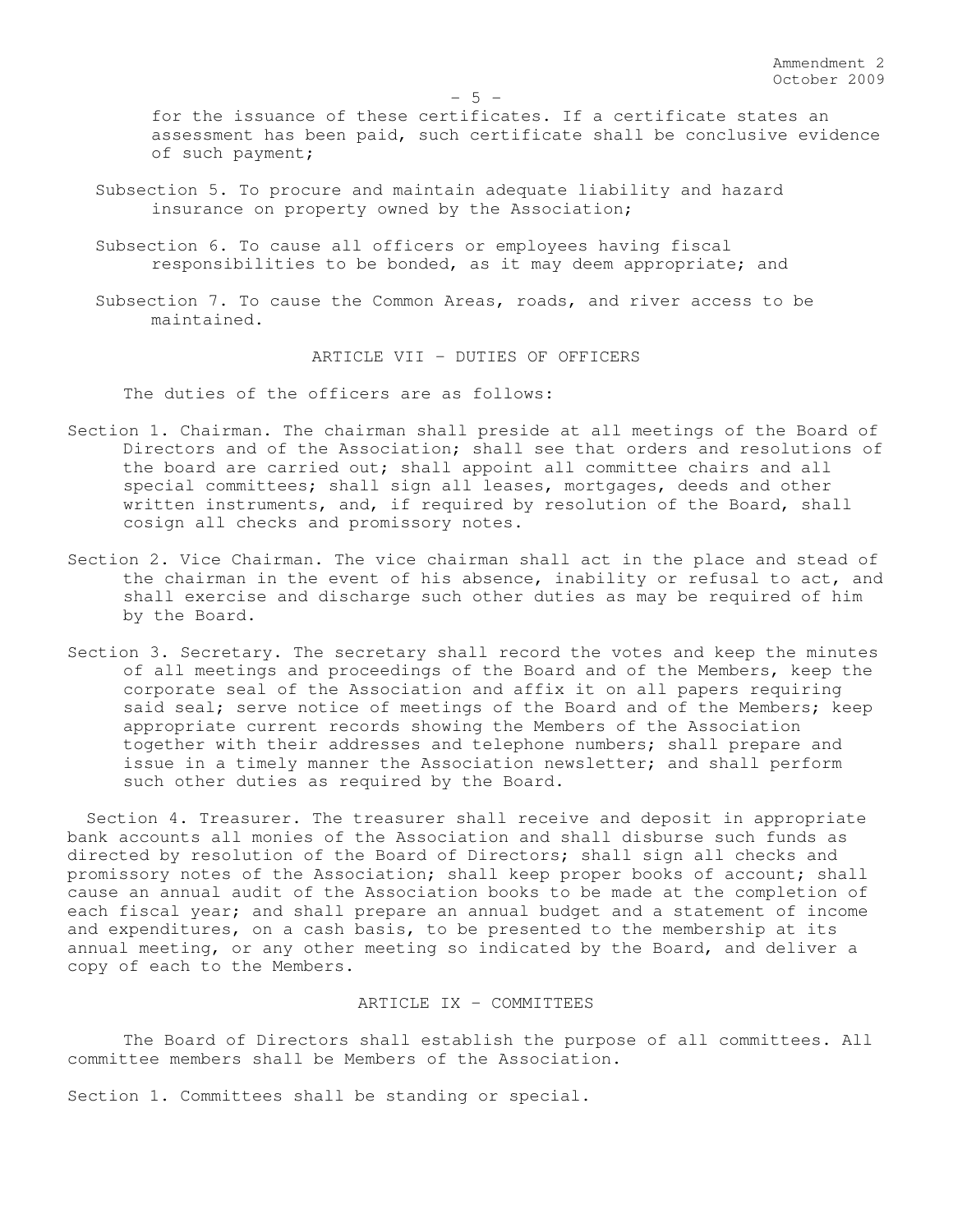- Section 3. All committees shall be composed of a chair and at least two (2) other members, not including among these three (3) the Chairman of the Board of Directors, who shall be a member ex officio of all committees.
- Section 4. Nominations for membership on standing committees shall be made by Members from the floor at annual or special meetings. Elections shall be by majority vote of persons present who are entitled to vote.
- Section 5. Committee chairs shall be appointed by the chairman of the Board. Vacancies on committees shall be filled by appointment by Chairman of the Board.
- Section 6. Special committees shall be appointed by the Chairman of the Board.
- Section 7. The term of service of all committees and committee chairs shall coincide with the fiscal year of the Association.
- Section 8. Each standing and special committee shall present an annual report of its activities to the Board of Directors before the end of the fiscal year of the Association. Other reports at other times may be required by the Board of Directors.

## ARTICLE X-ASSESSMENTS

As more fully provided in the Declaration, each member is obligated to pay to the Association annual and special assessments which are secured by a continuing lien upon the Property against which the assessment is made. Any assessments which are not paid when due shall be delinquent. If the assessment is not paid within thirty (30) days after the due date, the assessment shall bear interest from the date of delinquency at the rate of 10% per annum, and the Association may bring an action at law against the Owner personally obligated to pay the same and interest, costs, and reasonable attorney's fees of any such action shall be added to the amount of such assessment. No Owner may waiver or otherwise escape liability for the assessments provided for herein by nonuse of the Common areas or by abandonment of his Lot.

#### ARTICLE XI-BOOKS AND RECORDS

The books, records and papers of the Association shall at all times, during reasonable business hours, be subject to inspection by any Member. The Declaration, the Articles of Incorporation and the Bylaws of the Association shall be available for inspection by any Member at the principal office of the Association, where copies may be purchased at reasonable cost.

#### ARTICLE XII - CORPORATE SEAL

The Association shall have a seal in circular form having within its circumference the words: South Potomac Valley Property Owners Association, Inc., Incorporated, West Virginia, 1988. *(AMENDED 2009)*